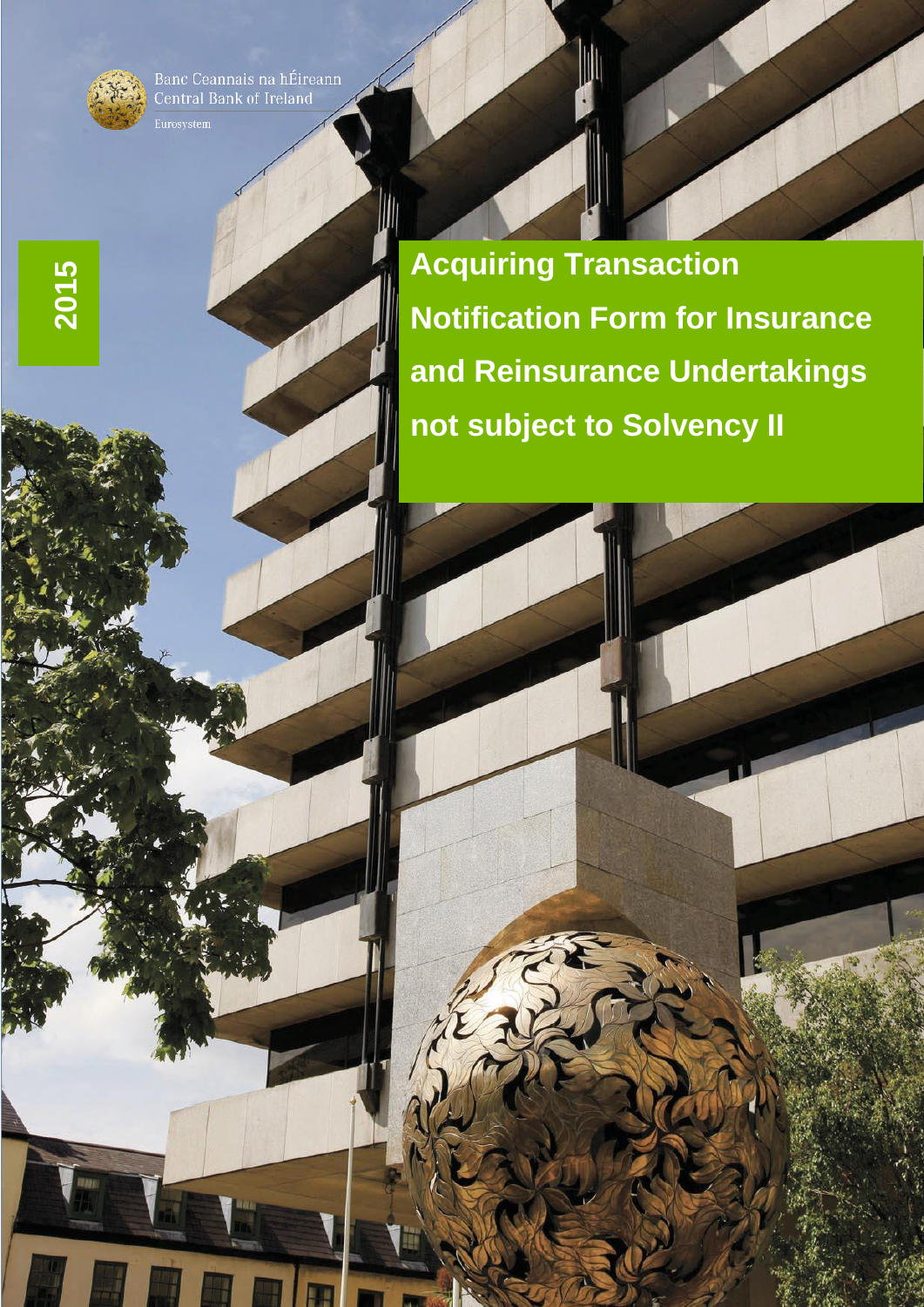#### **NOTES ON COMPLETION**

Part 3 of the European Communities (Non-Life Insurance) Framework Regulations 1994 (S.I. No. 359 of 1994) and Part 4 of the European Communities (Life Assurance) Framework Regulations 1994, outline the requirements for acquiring transactions in insurance and reinsurance undertakings.

This form is to be used to provide **prior** notification to the Central Bank of Ireland (the "Central Bank") of, or increase in, a **direct or indirect** qualifying holding in respect of Irish authorised undertakings.

Before completion of this form please read, and note the definitions contained in, '*Guidelines for the Prudential Assessment of Acquisitions and increases in holdings in the financial sector required by Directive 2007/44/EC*' which was jointly published by the Committee of European Securities Regulators (CESR), the Committee of European Banking Supervisors (CEBS) and the Committee of European Insurance and Occupational Pensions Supervisors (CEIOPS) in 2008. These Guidelines are available on the European Insurance and Occupational Pensions Authority (EIOPA) website.

In order for a notification to be considered **all** questions must be completed. Where a notification is considered to be incomplete, it will be returned to the applicant for completion. If a question or a section does not apply, please write **not applicable** or **none** as appropriate. Do not leave any blank spaces.

Where you are required to 'confirm' a tick (' $\checkmark$ ') placed in the relevant box will be taken as a confirmation.

If insufficient space has been provided for a reply or if the answer is requested on a separate sheet, please provide that information on a separate sheet and refer to it in the space provided for the answer. Please ensure that any sheets are clearly marked with the name of the organisation and referenced to the appropriate question.

Any questions that have a **YES** and a **NO** box should be ticked as appropriate.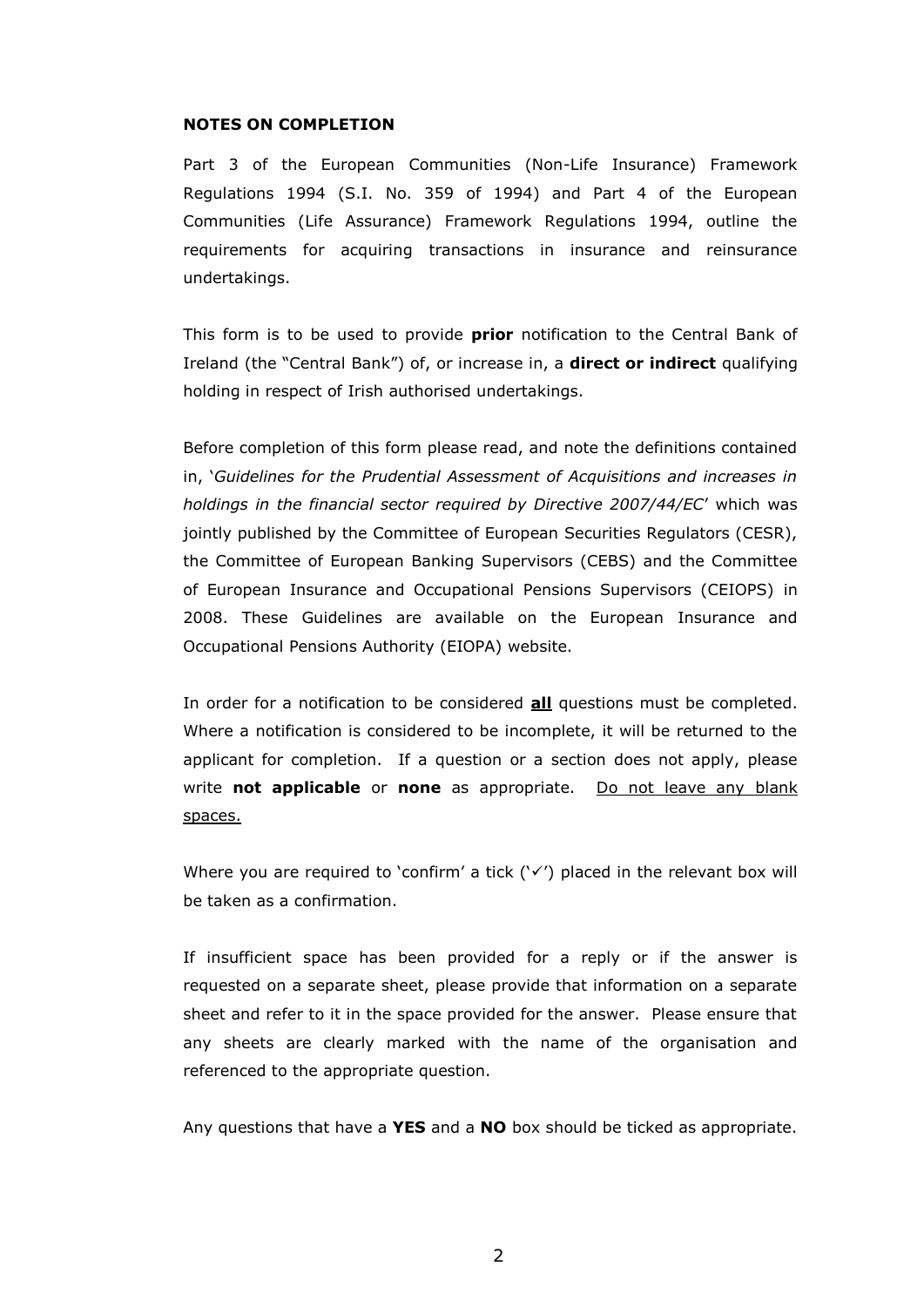The information to be provided with a notification must include the following:

- Organisation charts, firstly showing the current ownership and secondly showing the proposed change to the ownership of the target entity (entities) detailing in percentage terms the capital and voting rights and identifying where significant influence exists.
- A completed Individual Questionnaire together with a signed CV for each proposed acquirer (natural person) and each new appointee to the Board of the/each target entity or holding company of a target entity. The Individual Questionnaires should be submitted via the Central Bank's online reporting system.
- A Business Plan for the/each target entity, detailing the proposed acquirer's(s') expected activities/performance over the forthcoming three years, should also be submitted with the notification.

Detailed information requirements are set out at section 3.

#### **NOTES ON ASSESSMENT PROCESS**

Within two working days after the receipt of a completed notification form, the Central Bank shall acknowledge receipt in writing and confirm the date on which the assessment period of the proposed acquisition will end. The assessment of the proposed acquisition will be completed within 60 working days after the date of the written acknowledgement.

Additional information or clarification may be requested in writing up to the 50<sup>th</sup> working day of the assessment period for the purpose of considering and evaluating the proposed acquisition. Such a request for additional information will interrupt the assessment period until a response is received or 20 working days have elapsed. In certain circumstances the interruption period may be extended to 30 working days.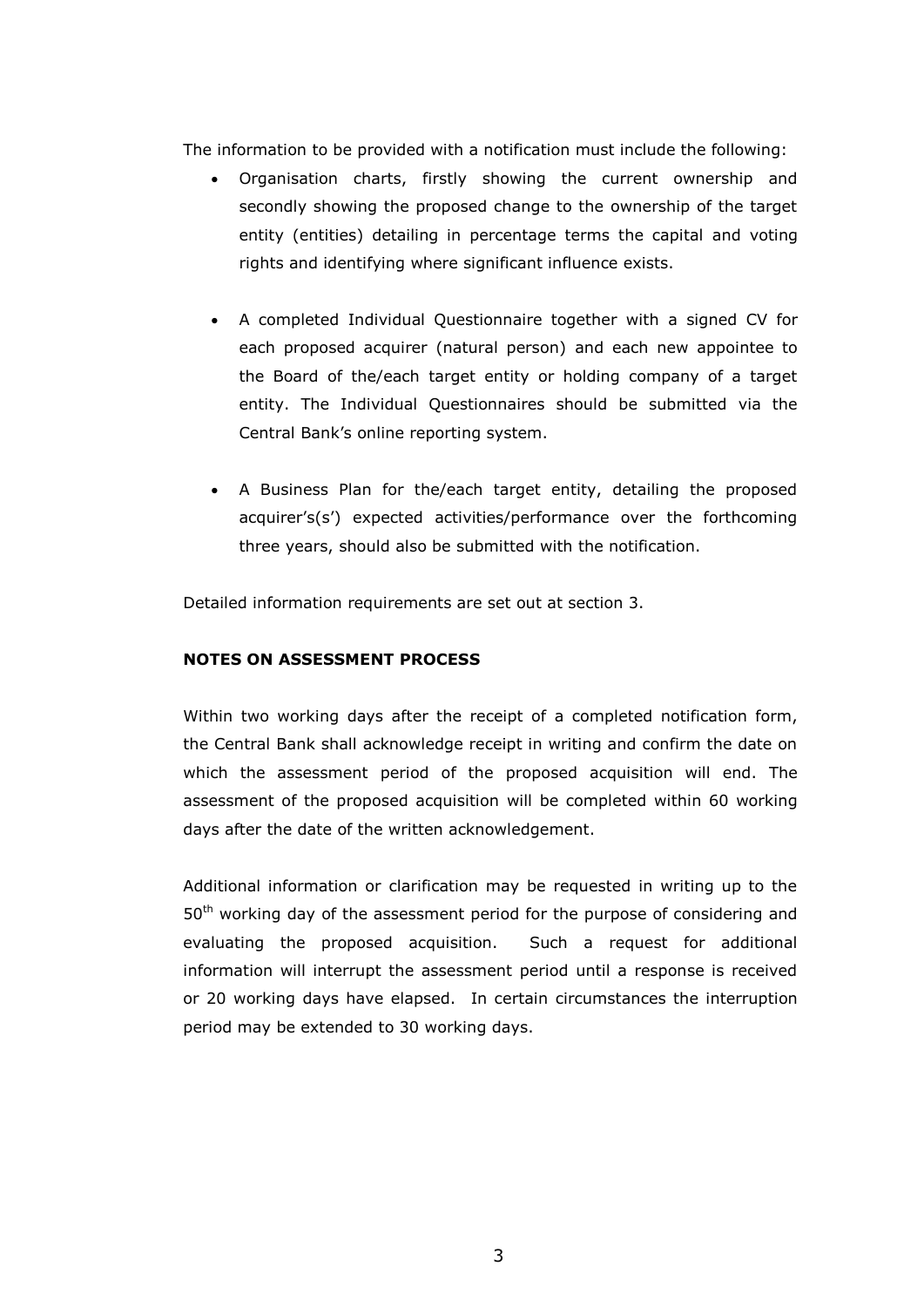## **Contents**

|                               | <b>Section 1</b> Details of the Proposed Acquisition                           | 4  |
|-------------------------------|--------------------------------------------------------------------------------|----|
|                               | <b>Section 2</b> Details of Proposed Acquirer(s)                               | 7  |
|                               | <b>Section 3</b> Information to be provided                                    | 10 |
|                               | <b>Section 4</b> Additional Details re Proposed Acquirer(s) - Legal Persons 12 |    |
|                               | <b>Section 5</b> Rationale for Proposed Acquisition                            | 17 |
| <b>Section 6</b>              | Impact of Proposed Acquisition on Target Entity                                | 18 |
|                               | <b>Section 7</b> How the Proposed Acquisition will be financed                 | 20 |
| <b>Appendix 1 Declaration</b> |                                                                                | 21 |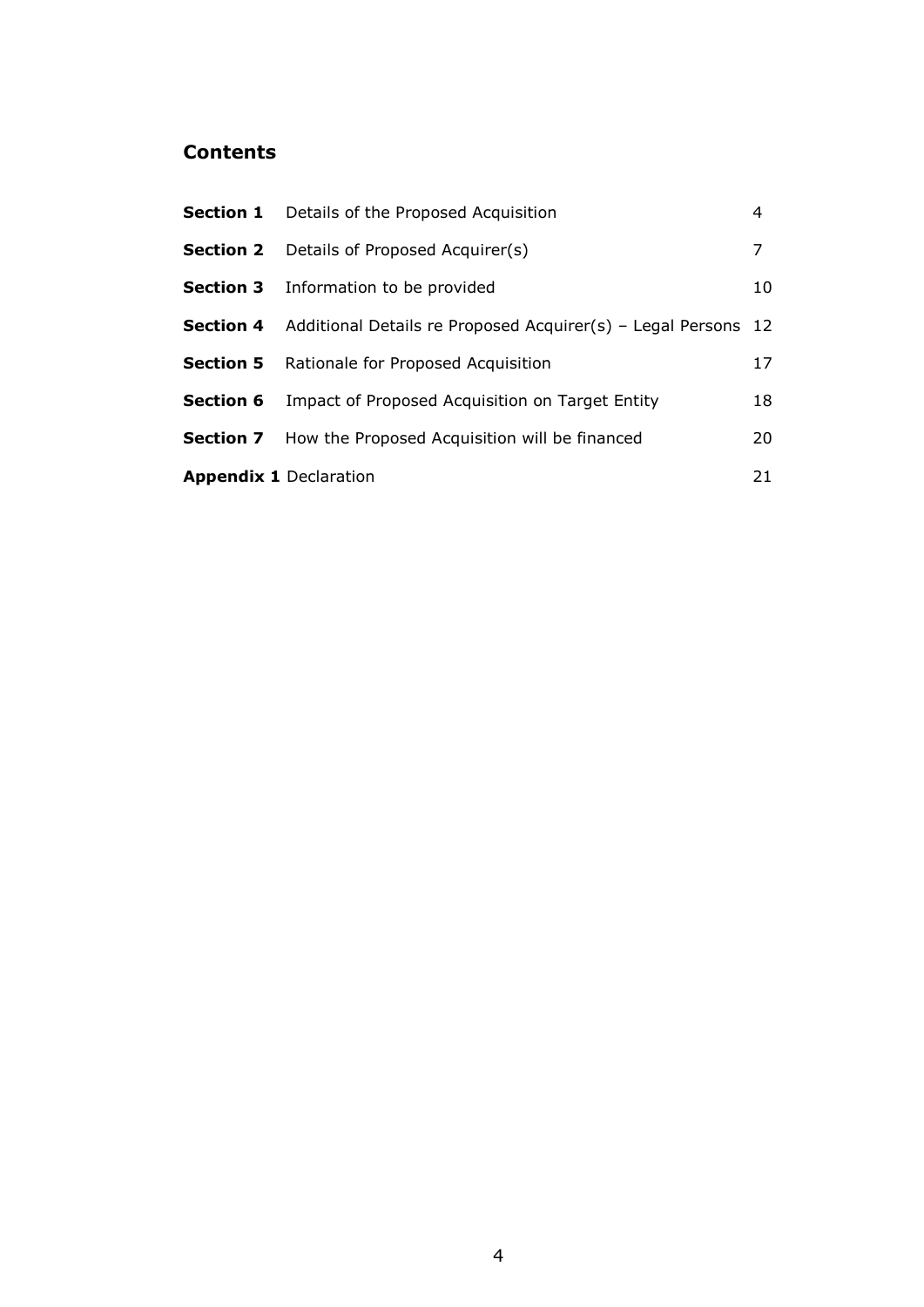## **DETAILS OF PROPOSED ACQUISITION**

1.1 Please provide contact details for the individual we should contact in respect of this notification:

| <b>Contact Details in respect of Notification</b> |
|---------------------------------------------------|
| <b>Contact Name:</b>                              |
| Title:                                            |
| <b>Company Name:</b>                              |
| <b>Address:</b>                                   |
|                                                   |
| <b>Email Address:</b>                             |
| <b>Telephone Number:</b>                          |
| <b>Mobile Number:</b>                             |
|                                                   |

1.2 Please provide full legal name(s) of the Target Entity(Entities), address(es), contact details and details of the proposed percentage holding:

| Name(s) of Target Entity(Entities) | <b>Proposed % Holding</b> |
|------------------------------------|---------------------------|
| 1.                                 |                           |
| 2.                                 |                           |
| 3.                                 |                           |
| 4.                                 |                           |
| 5.                                 |                           |
| 6.                                 |                           |
| 7.                                 |                           |
| 8.                                 |                           |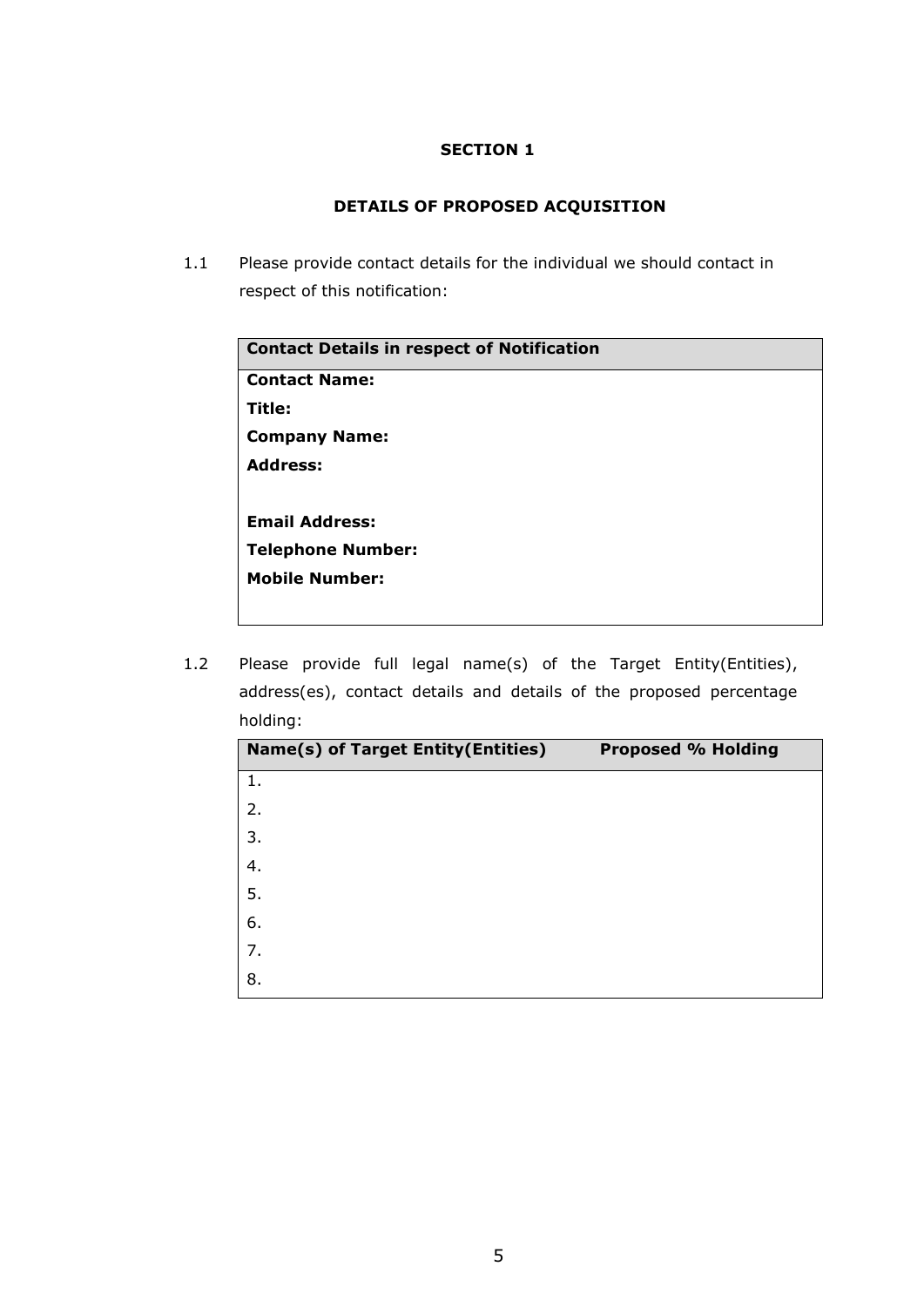1.3 Please provide a brief overview of the proposed acquisition and include anticipated timeframe for completion:

| <b>Overview of Proposed Acquisition</b> |  |  |
|-----------------------------------------|--|--|
|                                         |  |  |
|                                         |  |  |
|                                         |  |  |
|                                         |  |  |
|                                         |  |  |
|                                         |  |  |
|                                         |  |  |
|                                         |  |  |
|                                         |  |  |
|                                         |  |  |
|                                         |  |  |
|                                         |  |  |
|                                         |  |  |

1.4 Please set out details of any proposed disposal(s) arising as a result of the proposed acquisition:

| <b>Proposed Disposal(s)</b> |  |  |  |  |  |
|-----------------------------|--|--|--|--|--|
|                             |  |  |  |  |  |
|                             |  |  |  |  |  |
|                             |  |  |  |  |  |
|                             |  |  |  |  |  |
|                             |  |  |  |  |  |
|                             |  |  |  |  |  |

1.5 Please confirm which parties to the proposed acquisition this notification is made on behalf of:

|       |                                  | <b>VFS</b> | NO. |
|-------|----------------------------------|------------|-----|
| 1.5.1 | $\vert$ The Proposed Acquirer(s) |            |     |
|       |                                  |            |     |
|       | 1.5.2 The Target Entity/Entities |            |     |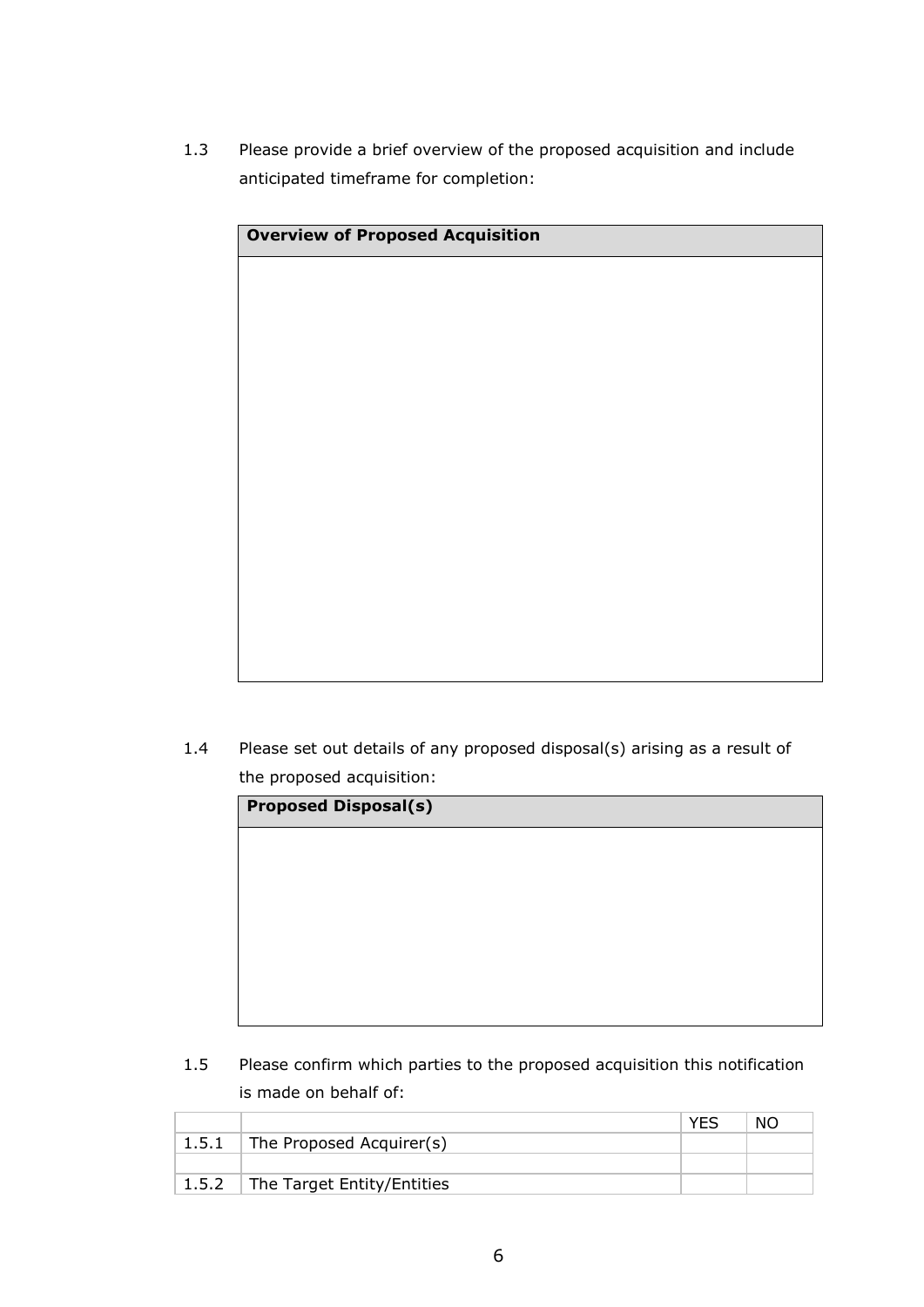| - -<br>ג - י<br>. | $\mathbf{r}$<br>.<br>____ |  |
|-------------------|---------------------------|--|

1.6 Please set out the names and contact details for any other regulators who have also been notified in respect of this proposed acquisition:

| Other Supervisory Authority contact details (including email<br>addresses) |  |  |  |
|----------------------------------------------------------------------------|--|--|--|
| 1.                                                                         |  |  |  |
|                                                                            |  |  |  |
| 2.                                                                         |  |  |  |
|                                                                            |  |  |  |
|                                                                            |  |  |  |
| 3.                                                                         |  |  |  |
|                                                                            |  |  |  |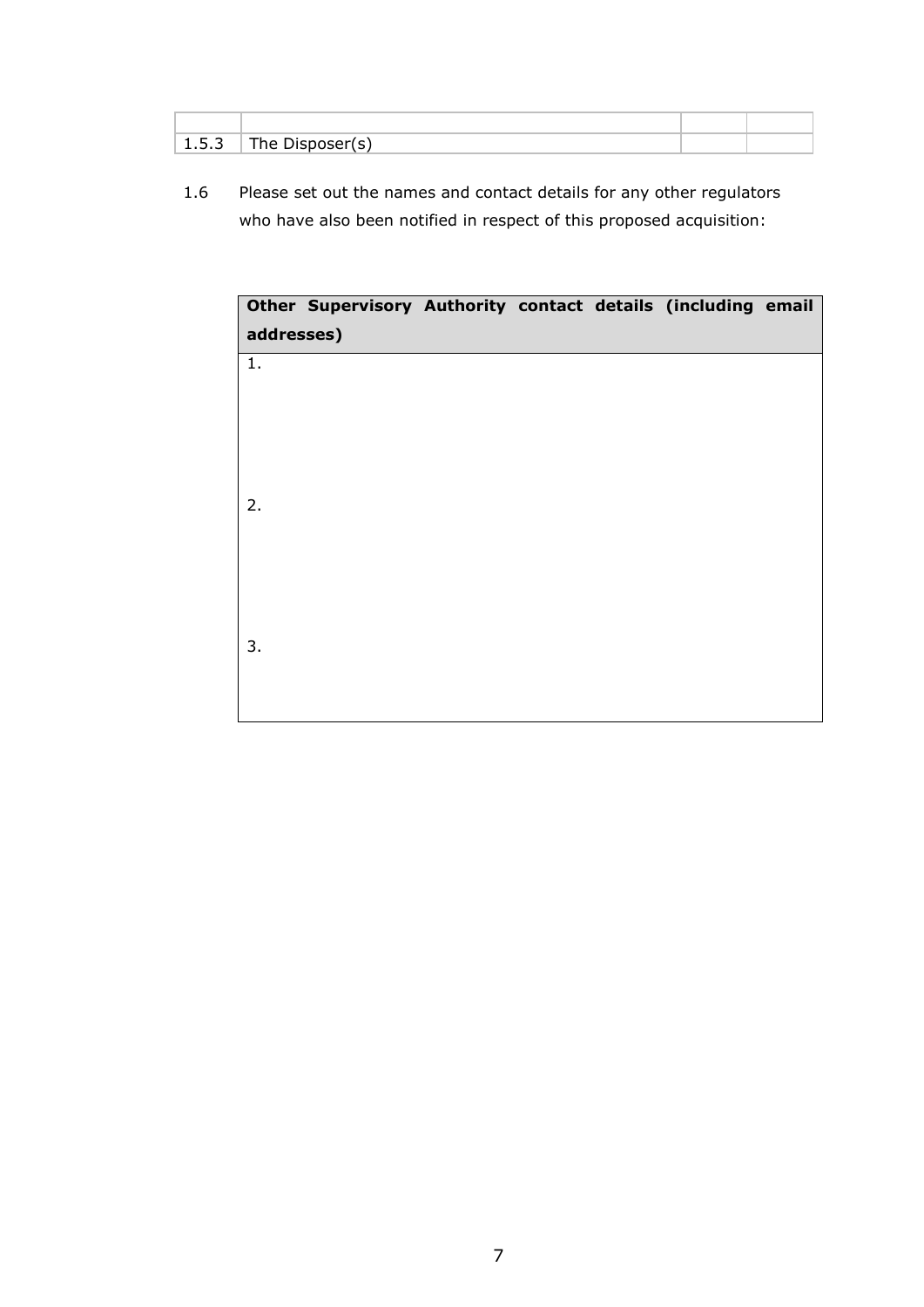## **DETAILS OF PROPOSED ACQUIRER(S)**

#### 2.1 Is/Are the Proposed Acquirer(s):

|       |                                                                                             | <b>YES</b> | NO. |
|-------|---------------------------------------------------------------------------------------------|------------|-----|
| 2.1.1 | Natural Person(s)                                                                           |            |     |
|       |                                                                                             |            |     |
|       | 2.1.2   Legal Person(s)                                                                     |            |     |
|       |                                                                                             |            |     |
| 2.1.3 | Acting in concert with other parties (if so, please<br>provide details on a separate sheet) |            |     |

## 2.2 **Proposed Acquirer(s) – Natural Person(s)**

If natural person(s) please provide the following for the/each proposed acquirer(s):

2.2.1 The name(s), address(es) and contact details for the Proposed Acquirer(s):

| <b>Name</b> | <b>Address</b> | <b>Contact</b><br><b>Telephone</b><br>number<br>& Email address |
|-------------|----------------|-----------------------------------------------------------------|
|             |                |                                                                 |
|             |                |                                                                 |
|             |                |                                                                 |
|             |                |                                                                 |
|             |                |                                                                 |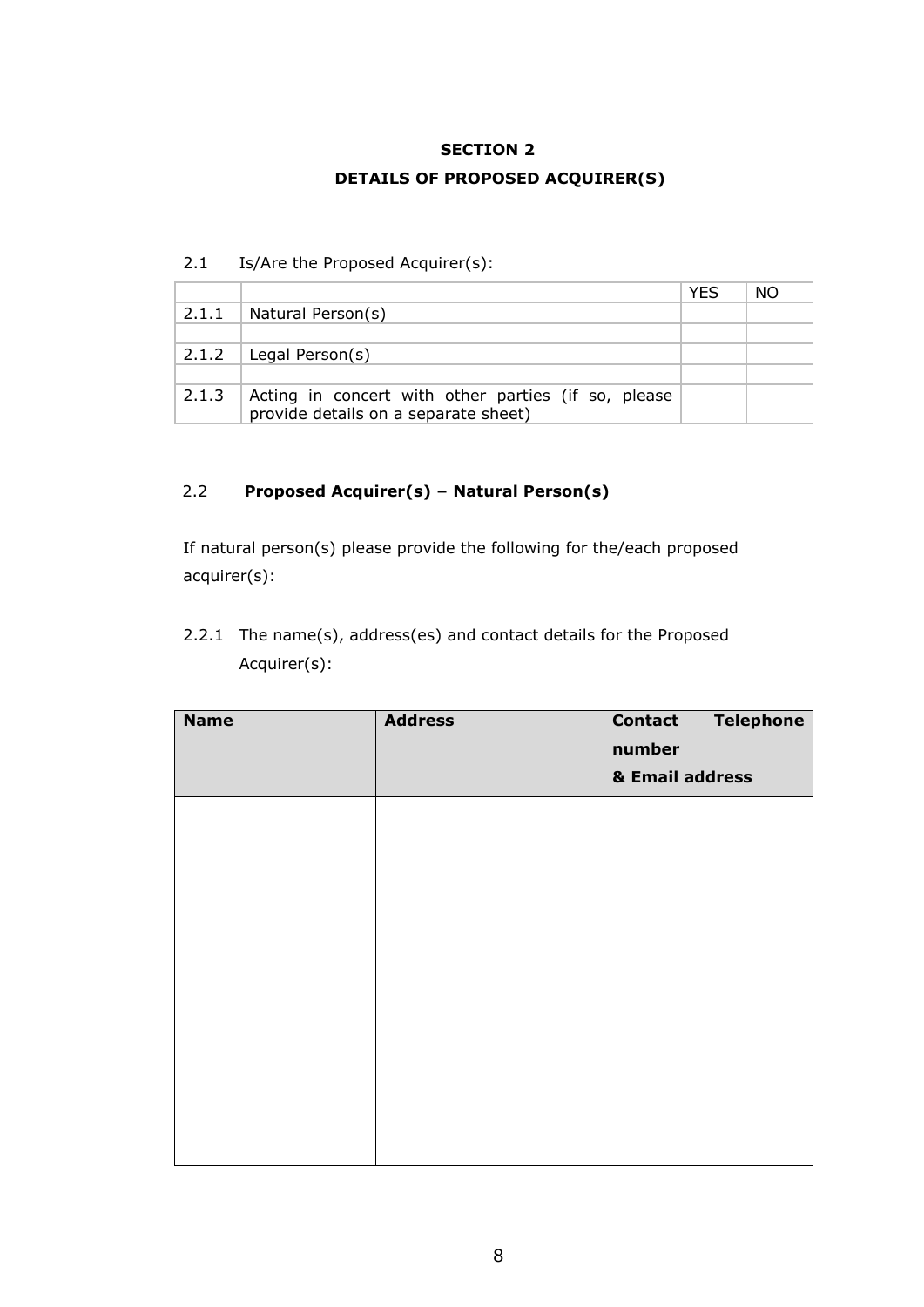2.2.2 Please confirm that a completed Individual Questionnaire(s) has/have been included with this notification for the/each proposed acquirer(s) named at section 2.2.1: **Yes**

## 2.2.3 Please also provide:

2.2.3.1 Details regarding the proposed acquirer(s) financial position and strength; to include details concerning source(s) of revenue, assets and liabilities, pledges and guarantees;

2.2.3.2 Details regarding any ratings or public reports available in respect of the proposed acquirer(s); and

2.2.3.3 Details regarding any financial or non-financial interests or relationships the proposed acquirer(s) may have with any other party/parties related to the target entity/entities.

## 2.3 **Proposed Acquirer(s) – Legal Person(s)**

If legal person(s) (e.g. public limited company; limited company; partnership; trust; sole trader; etc.), please provide the following for the/each proposed acquirer(s):

2.3.1 The name(s) of the proposed acquirer(s):

| Name(s) |  |  |
|---------|--|--|
|         |  |  |
|         |  |  |
|         |  |  |
|         |  |  |
|         |  |  |
|         |  |  |
|         |  |  |
|         |  |  |
|         |  |  |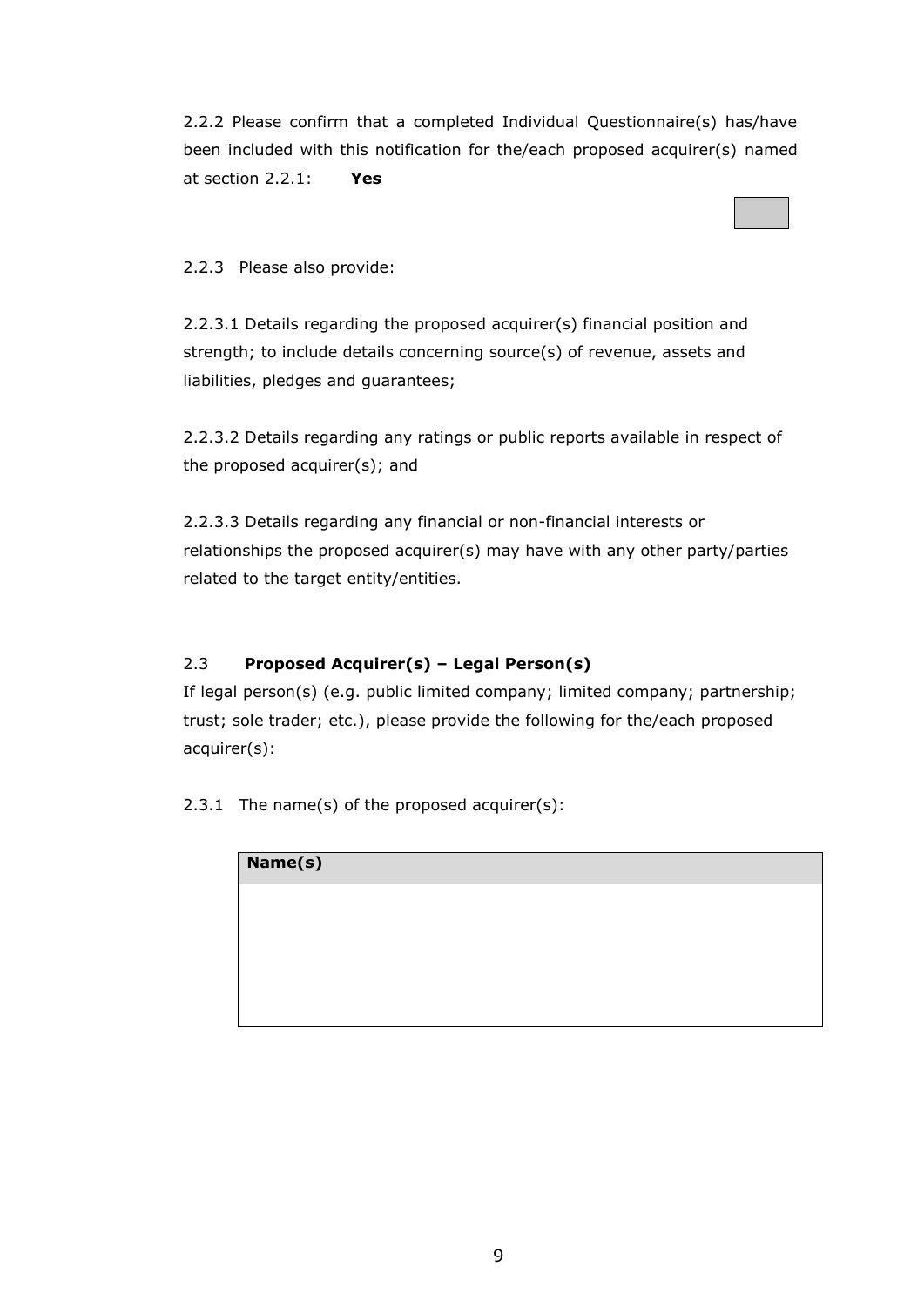2.3.2 Address of the proposed acquirer's registered office:

| <b>Registered Office(s):</b> |  |
|------------------------------|--|
|                              |  |
|                              |  |
|                              |  |
| <b>Email Address:</b>        |  |
| <b>Telephone Number:</b>     |  |

2.3.3. Address of the proposed acquirer's Head Office, if different from 2.3.2 above:

| <b>Head Office(s)</b>    |  |
|--------------------------|--|
|                          |  |
|                          |  |
|                          |  |
|                          |  |
|                          |  |
| <b>Email Address:</b>    |  |
| <b>Telephone Number:</b> |  |
|                          |  |

2.3.4 Address of the principle place of business of proposed acquirer(s) if different from 2.3.2 above:

| <b>Principal Business Address(es)</b> |  |
|---------------------------------------|--|
|                                       |  |
|                                       |  |
|                                       |  |
|                                       |  |
|                                       |  |
| <b>Email Address:</b>                 |  |
| <b>Telephone Number:</b>              |  |
|                                       |  |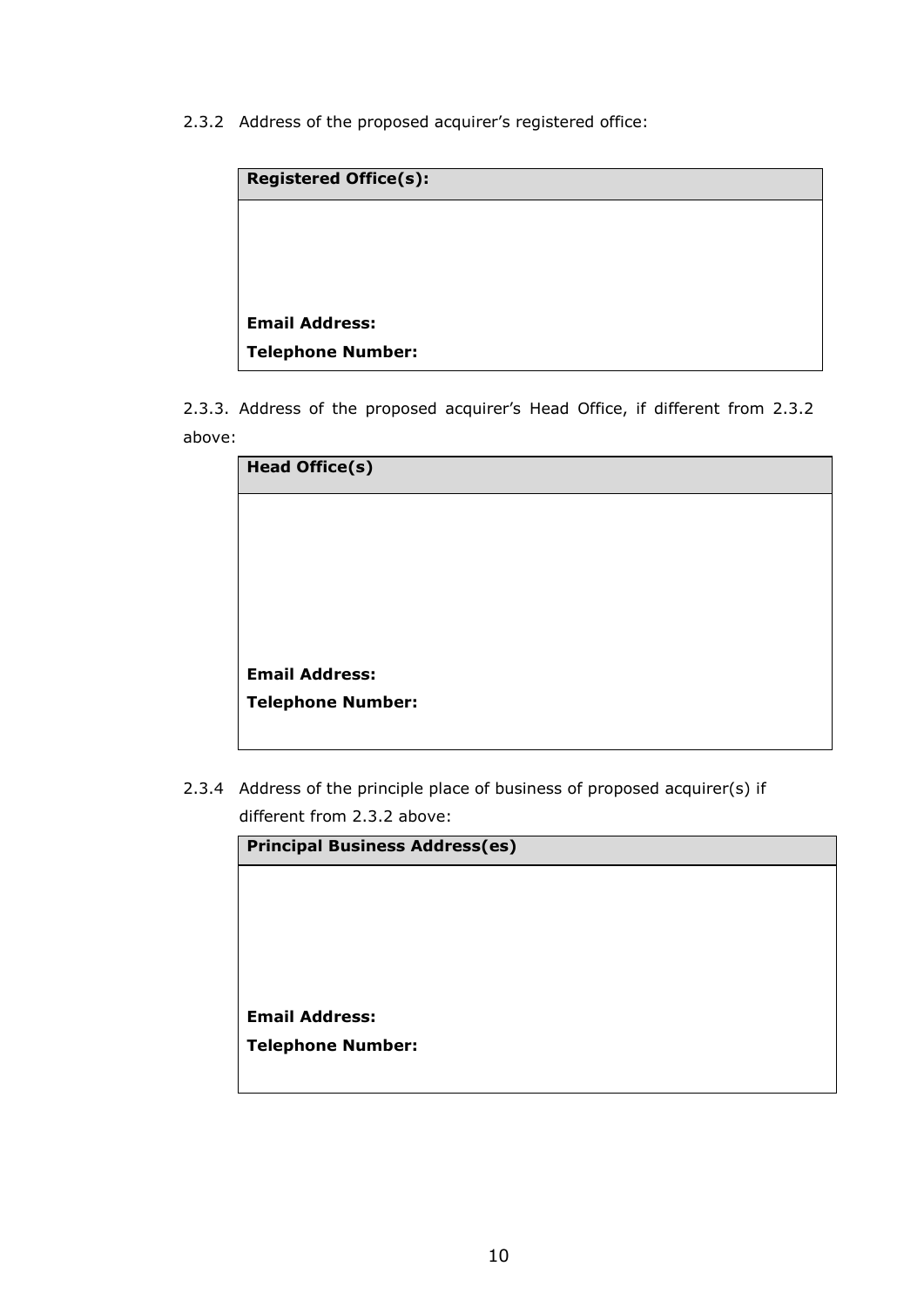#### **INFORMATION TO BE PROVIDED**

3.1 Please confirm for **the/each proposed acquirer(s)** that the following information/documentation has also been submitted:

#### *General Requirements:*

| 3.1.1  | Details of legal status of the proposed acquirer(s) and       |  |
|--------|---------------------------------------------------------------|--|
|        | Company registration number, where appropriate;               |  |
| 3.1.2  | Country of incorporation/formation;                           |  |
| 3.1.3  | Description of activities                                     |  |
| 3.1.4  | Whether or not the proposed acquirer(s) is supervised         |  |
|        | and if supervised, by which supervisory authority;            |  |
| 3.1.5  | If newly formed, a copy of incorporation/formation            |  |
|        | documents;                                                    |  |
| 3.1.6  | Audited financial statements for the last 3 years, if         |  |
|        | applicable.                                                   |  |
| 3.1.7  | financial<br>If audited<br>statements are not<br>available,   |  |
|        | management accounts for the last 3 years;                     |  |
| 3.1.8  | Certificate of Solvency, where applicable;                    |  |
| 3.1.9  | If part of a group, details of group structure outlining the  |  |
|        | entities within the group and the supervisory status of       |  |
|        | each entity pre- and post-acquisition together with an        |  |
|        | organisation chart;                                           |  |
| 3.1.10 | If part of a group, is group supervision applied and if so    |  |
|        | by which supervisory authority;                               |  |
| 3.1.11 | Details regarding the proposed acquirer(s)<br>group           |  |
|        | solvency, where applicable; and                               |  |
| 3.1.12 | Details regarding any credit ratings or public reports        |  |
|        | available in respect of the proposed acquirer(s) together     |  |
|        | with details of any credit rating/public reports of its group |  |
|        | or other group entities, if applicable.                       |  |

- 3.2 *In the case of a partnership please confirm that the following additional information/documentation has also been submitted:*
- 3.2.1 Description of the partnership itself (including names of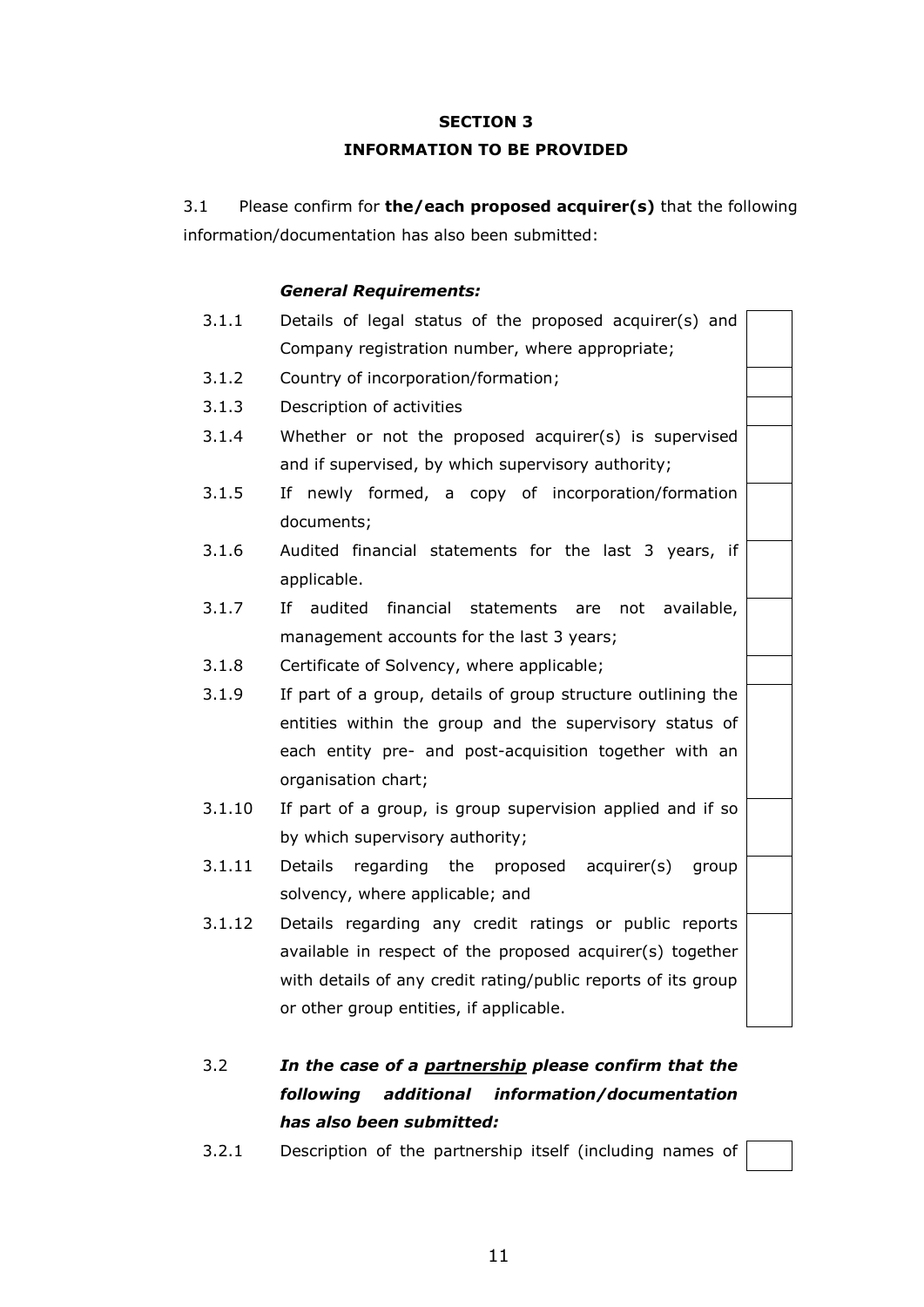general and limited partners and details of their respective roles);

- 3.2.2 A copy of the partnership deed and any relevant agreement between the general and limited partners; and
- 3.2.3 Completed Individual Questionnaires for the partners, where applicable.
- 3.3 *In the case of a trust please confirm that the following additional information/documentation has also been submitted:*
- 3.3.1 Copies of the trust deed and any other documentation constituting the trust or relating to the trust in some other way including any supplemental or ancillary deeds, documents or agreements or side letters;
- 3.3.2 Completed Individual Questionnaires for the trustees, where applicable;
- 3.3.3 Completed Individual Questionnaires for the settlors, where applicable;
- 3.3.4 Completed Individual Questionnaires for the beneficiaries, where applicable - (where minors please provide details of names and ages only);
- 3.3.5 Reason for structure as a trust;
- 3.3.6 A signed undertaking that the requirements set out in the appropriate legislation in relation to the qualifying shareholder(s) will be met on a continuous basis; and
- 3.3.7 Legal opinion confirming the validity and efficacy of the signed undertaking as drafted to suit the circumstances of any particular qualifying shareholder trust.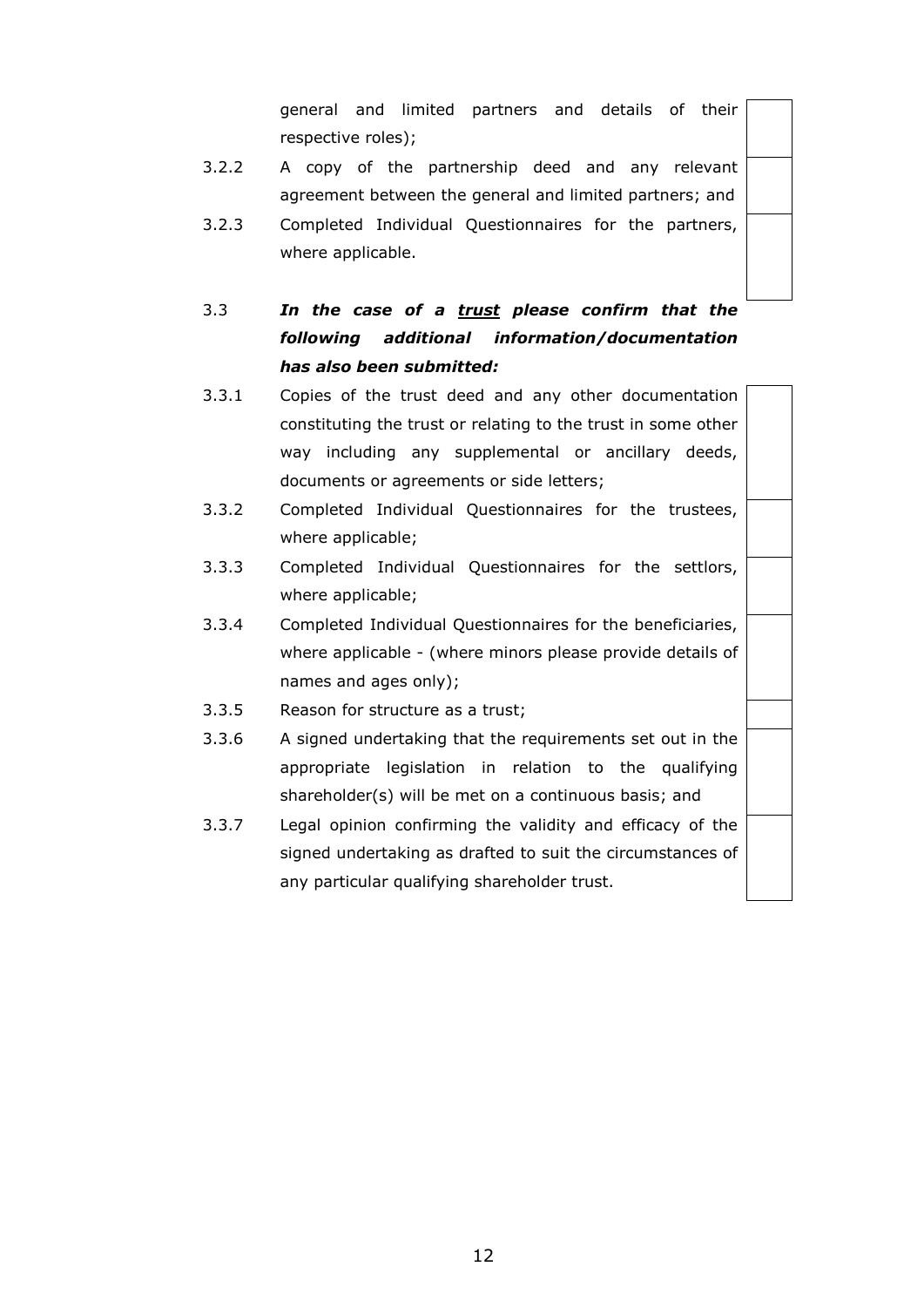# **ADDITIONAL DETAILS REGARDING PROPOSED ACQUIRER(S) – LEGAL PERSON(S)**

4.1 List of the persons who are in a position to exercise a significant influence over the proposed acquirer(s):

| <b>Name</b> | <b>Relationship</b> | <b>Nature of</b> |
|-------------|---------------------|------------------|
|             |                     | <b>Influence</b> |
| 1.          |                     |                  |
| 2.          |                     |                  |
| 3.          |                     |                  |
| 4.          |                     |                  |
| 5.          |                     |                  |
| 6.          |                     |                  |
| 7.          |                     |                  |
| 8.          |                     |                  |

4.2 List of all **direct** shareholders or members of the proposed acquirer(s) with qualifying holdings:

| <b>Identities of Direct</b><br>Shareholders /<br><b>Members</b> | Natural/Legal<br><b>Persons</b> | <b>Amount of</b><br>Qualifying<br><b>Shareholding</b> |               |
|-----------------------------------------------------------------|---------------------------------|-------------------------------------------------------|---------------|
|                                                                 |                                 | <b>Capital</b>                                        | <b>Voting</b> |
|                                                                 |                                 |                                                       | <b>Rights</b> |
| 1.                                                              |                                 |                                                       |               |
| 2.                                                              |                                 |                                                       |               |
| З.                                                              |                                 |                                                       |               |
| 4.                                                              |                                 |                                                       |               |
| 5.                                                              |                                 |                                                       |               |
| 6.                                                              |                                 |                                                       |               |
| 7.                                                              |                                 |                                                       |               |
| 8.                                                              |                                 |                                                       |               |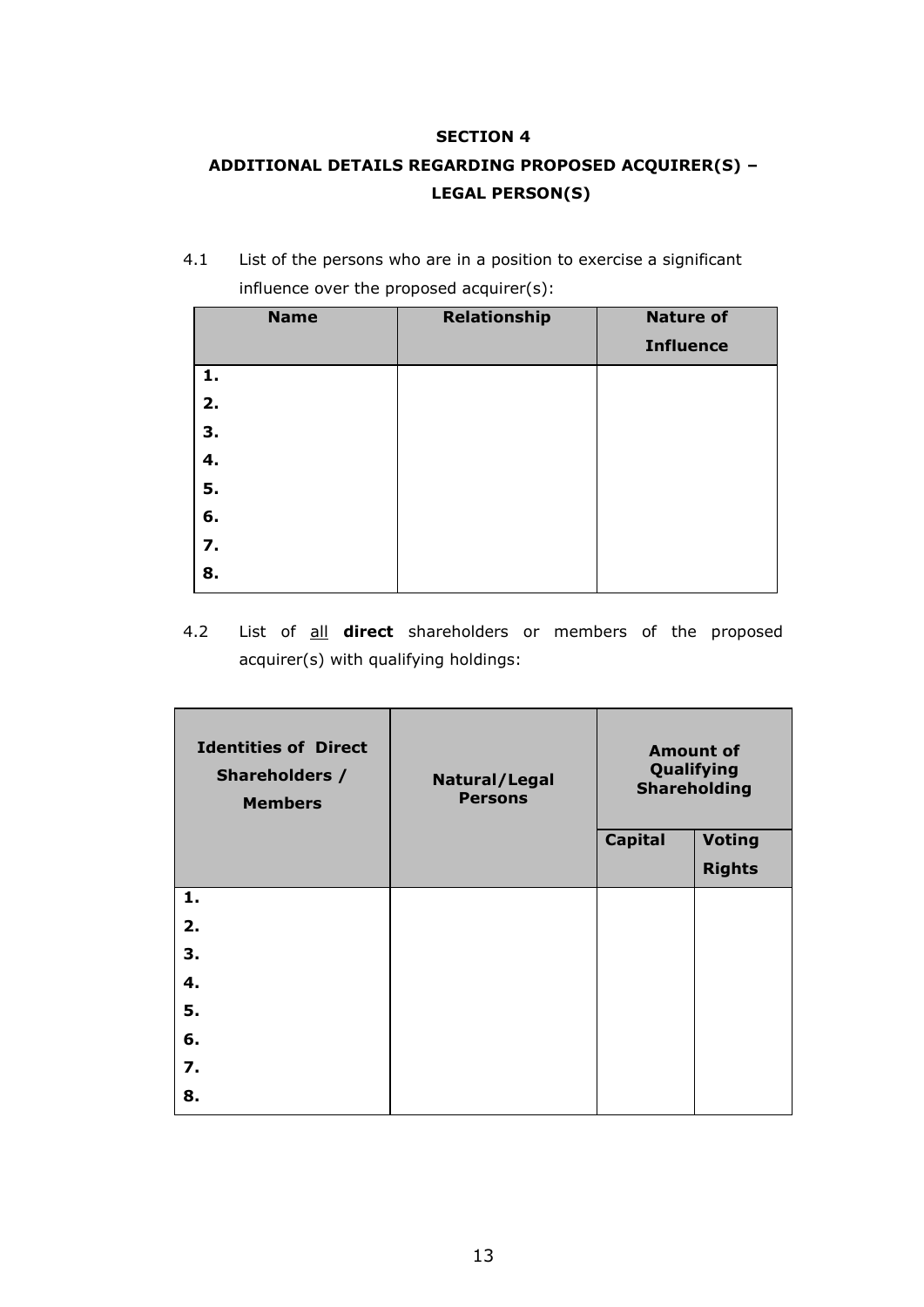4.3 List of all **indirect** shareholders or members of the proposed acquirer(s) with qualifying holdings **up to and including the ultimate parent** (where applicable).

| <b>Identities of Indirect</b><br>Shareholders /<br><b>Members</b> | Natural/Legal<br><b>Persons</b> | <b>Amount of</b><br>Qualifying<br><b>Shareholding</b> |               |
|-------------------------------------------------------------------|---------------------------------|-------------------------------------------------------|---------------|
|                                                                   |                                 | <b>Capital</b>                                        | <b>Voting</b> |
|                                                                   |                                 |                                                       | <b>Rights</b> |
| 1.                                                                |                                 |                                                       |               |
| 2.                                                                |                                 |                                                       |               |
| З.                                                                |                                 |                                                       |               |
| 4.                                                                |                                 |                                                       |               |
| 5.                                                                |                                 |                                                       |               |
| 6.                                                                |                                 |                                                       |               |

4.4 The following questions should be answered by entering a tick  $(\checkmark)$  in the appropriate box. **In any case where the response to a question is YES, full details should be provided on a separate sheet and referenced to the appropriate question.**

State whether, to the best of the proposed acquirer(s)'s knowledge and belief, any of the shareholders; directors; partners; managerial staff of the proposed acquirer(s) or companies under its control have ever:

|       |                                                                                                                                                             | <b>YES</b> | <b>NO</b> |
|-------|-------------------------------------------------------------------------------------------------------------------------------------------------------------|------------|-----------|
| 4.4.1 | Been convicted or given the benefit of the<br>Probation of Offenders Act, 1938 for a criminal<br>offence involving fraud, dishonesty or breach of<br>trust: |            |           |
|       |                                                                                                                                                             |            |           |
| 4.4.2 | Been declared bankrupt or come to<br>any<br>compromise with his/her creditors:                                                                              |            |           |
|       |                                                                                                                                                             |            |           |
| 4.4.3 | Been disqualified or restricted as a director of a<br>company under the Companies Act, 1990, as<br>amended:                                                 |            |           |
|       |                                                                                                                                                             |            |           |
| 4.4.4 | Been the subject of proceedings similar to those<br>referred to in questions 4.4.2 and 4.4.3 above in<br>another jurisdiction:                              |            |           |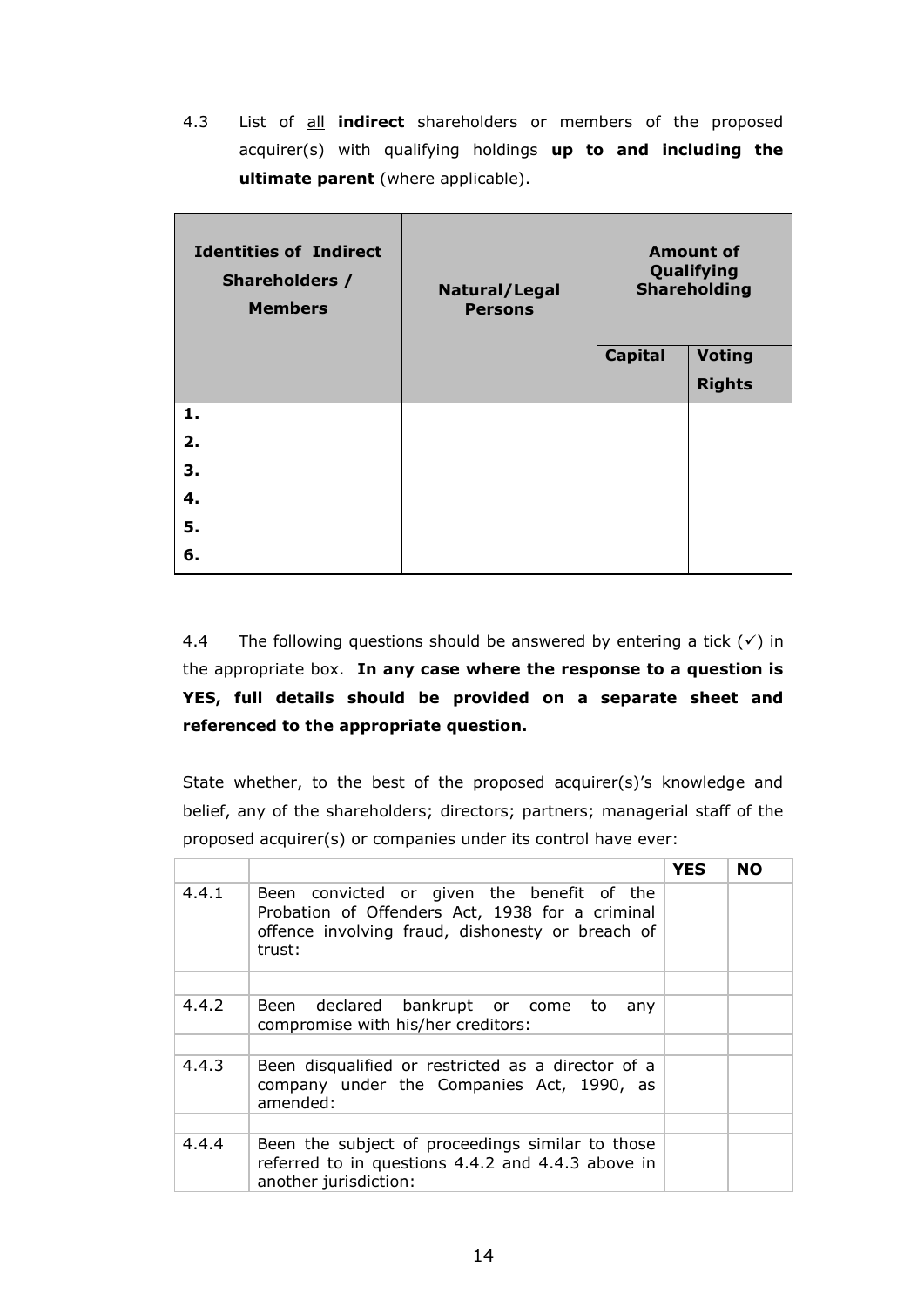#### **Other**

|        |                                                                                                                                                                                                                                                             | <b>YES</b> | <b>NO</b> |
|--------|-------------------------------------------------------------------------------------------------------------------------------------------------------------------------------------------------------------------------------------------------------------|------------|-----------|
| 4.4.5  | Is/are the proposed acquirer(s) currently, or has<br>the proposed acquirer(s) ever been, supervised by<br>The Central Bank or any other regulatory agency<br>(in the State or elsewhere)? If yes please provide<br>relevant details.                        |            |           |
|        |                                                                                                                                                                                                                                                             |            |           |
| 4.4.6  | Has/have the proposed acquirer(s) ever applied<br>for authorisation by the Central Bank or any other<br>regulatory agency (in the State or elsewhere) and<br>had such an application refused?                                                               |            |           |
| 4.4.7  | Has/have the proposed acquirer(s) ever applied<br>for authorisation by the Central Bank or any other<br>regulatory agency (in the State or elsewhere) and<br>decided not to proceed with such an application<br>after having made it?                       |            |           |
| 4.4.8  | Is/are the proposed acquirer(s) (a) member(s) of<br>any professional association or trade body (in the<br>State or elsewhere)?                                                                                                                              |            |           |
| 4.4.9  | Has/have the proposed acquirer(s) ever applied<br>for authorisation, membership or recognition by a<br>body described in question 4.4.8 and had such an<br>application refused?                                                                             |            |           |
| 4.4.10 | Has/have the proposed acquirer(s) ever applied<br>for authorisation, membership or recognition by a<br>body described in question 4.4.8 and decided not<br>to proceed with such an application after having<br>made it?                                     |            |           |
| 4.4.11 | Has/have a petition for the compulsory winding-<br>up, an application for a dissolution order or a<br>bankruptcy petition in respect of the proposed<br>acquirer(s), been served at any time in the past 5<br>years?                                        |            |           |
| 4.4.12 | Is/are the proposed acquirer(s) aware that any<br>such petition is pending?                                                                                                                                                                                 |            |           |
| 4.4.13 | Has/have any qualifying shareholder, subsidiary,<br>related undertaking or associated undertaking of<br>the proposed acquirer(s) been the subject of a<br>winding up, a dissolution or bankruptcy<br>proceedings at any time in the previous five<br>years? |            |           |
| 4.4.14 | Is/are the proposed acquirer(s) aware of any tax<br>compliance issues that any of its qualifying<br>shareholders/ directors/ partners may have?                                                                                                             |            |           |
|        |                                                                                                                                                                                                                                                             |            |           |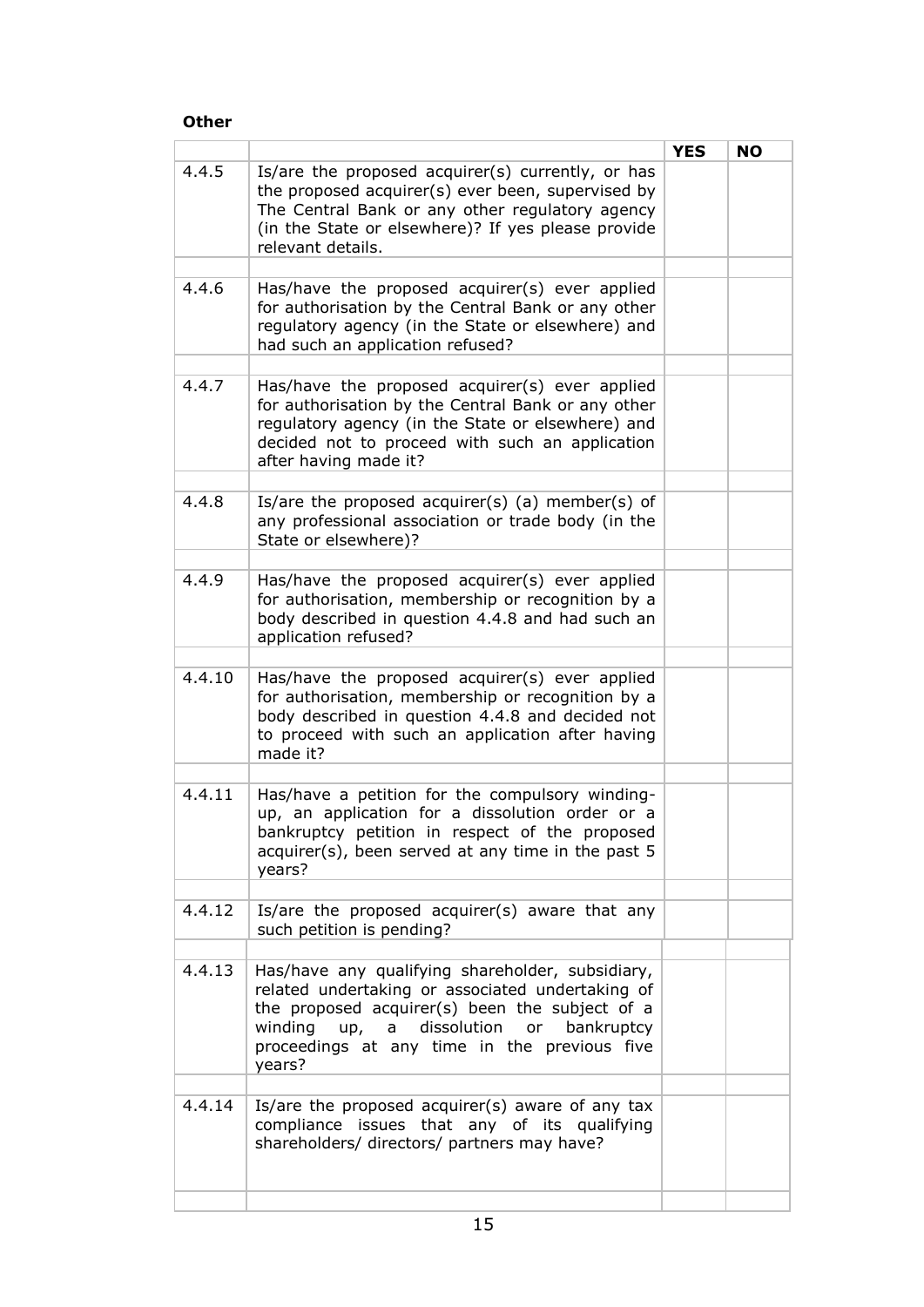| 4.4.15 | Is the proposed acquirer(s) aware of any<br>allegations of fraud, dishonesty, breach of trust,<br>insider dealing or market manipulation in respect<br>of any of its qualifying shareholders/ directors/<br>partners/ employees?                                                                                                                                            |  |
|--------|-----------------------------------------------------------------------------------------------------------------------------------------------------------------------------------------------------------------------------------------------------------------------------------------------------------------------------------------------------------------------------|--|
| 4.4.16 | Has/have the proposed acquirer(s) at any time in<br>the past five years:                                                                                                                                                                                                                                                                                                    |  |
|        | (a) had a receiver or examiner appointed;                                                                                                                                                                                                                                                                                                                                   |  |
|        | (b) failed to satisfy a debt adjudged due or a debt<br>in respect of which a judgement has been<br>registered;                                                                                                                                                                                                                                                              |  |
|        | (c) entered into a scheme of arrangement or<br>composition of its debts with its creditors?                                                                                                                                                                                                                                                                                 |  |
|        | Note: The appointments mentioned above<br>include any equivalent appointments made<br>under the laws of another country                                                                                                                                                                                                                                                     |  |
| 4.4.17 | Has/have the proposed acquirer(s), at any time,<br>been refused or had withdrawn any licence,<br>recognition or authorisation under the Consumer<br>Credit Act, 1995?                                                                                                                                                                                                       |  |
| 4.4.18 | Has/have the proposed acquirer(s) at any time<br>any authorisation/licence to carry<br>had<br>on<br>investment, banking or insurance business, in the<br>State or elsewhere, revoked?                                                                                                                                                                                       |  |
| 4.4.19 | Has/have the proposed acquirer(s) ever been<br>subject to any disciplinary measures by any<br>regulatory body of which it is/or was a member?                                                                                                                                                                                                                               |  |
| 4.4.20 | Has/have the proposed acquirer(s) changed its<br>legal advisors in the three years prior to the date<br>of this notification?                                                                                                                                                                                                                                               |  |
| 4.4.21 | Has/have the<br>proposed acquirer(s) changed<br>bankers in the three years prior to the date of this<br>notification?                                                                                                                                                                                                                                                       |  |
| 4.4.22 | Has/have the<br>proposed acquirer(s) changed<br>auditors in the three years prior to the date of this<br>notification?                                                                                                                                                                                                                                                      |  |
| 4.4.23 | Have any legal proceedings or administrative<br>sanction proceedings been brought in this or any<br>jurisdiction<br>against<br>the<br>proposed<br>other<br>acquirer(s), in which the proposed acquirer(s) has<br>either been convicted or found liable, in relation to<br>the provision of financial services in the three<br>years prior to the date of this notification? |  |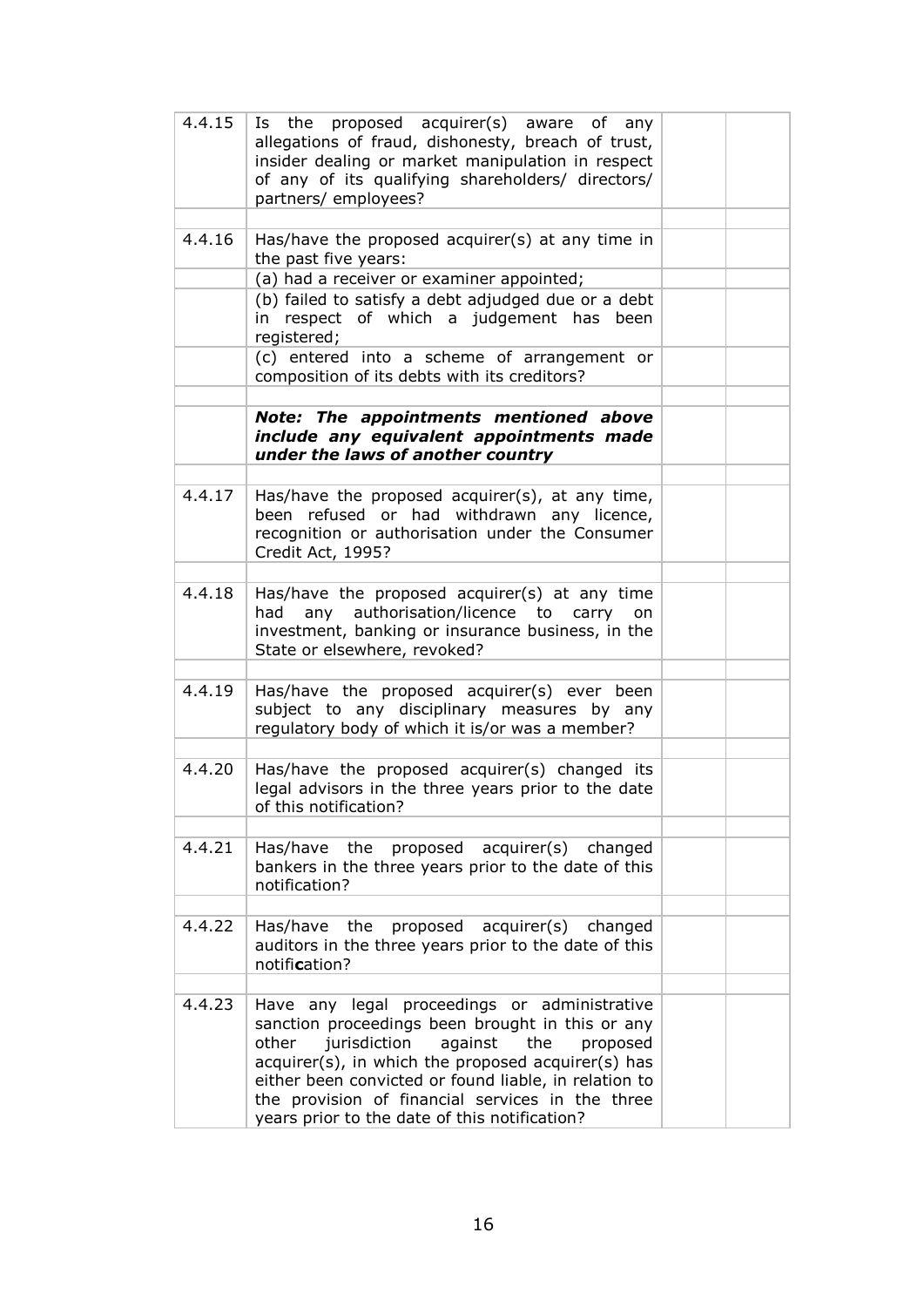| 4.4.24 | Has/have the proposed acquirer(s) agreed to an<br>out of court settlement at any time in the three<br>years prior to the date of application in respect of<br>legal proceedings brought against it in relation to<br>its financial services?                                                                                                                                                                      |  |
|--------|-------------------------------------------------------------------------------------------------------------------------------------------------------------------------------------------------------------------------------------------------------------------------------------------------------------------------------------------------------------------------------------------------------------------|--|
|        |                                                                                                                                                                                                                                                                                                                                                                                                                   |  |
| 4.4.25 | Is/are the proposed acquirer(s) currently involved<br>in any proceedings of the type described in<br>questions 4.4.23 and 4.4.24?                                                                                                                                                                                                                                                                                 |  |
|        |                                                                                                                                                                                                                                                                                                                                                                                                                   |  |
| 4.4.26 | Has/have the proposed acquirer(s) ever been<br>convicted of any offence involving fraud,<br>dishonesty, breach of trust, insider dealing or<br>market manipulation under legislation (in the<br>State or elsewhere) relating to companies,<br>building societies, credit unions, friendly societies,<br>insurance, banking or other financial services,<br>insolvency, consumer credit or consumer<br>protection? |  |
| 4.4.27 | Have the books, records or other documents of<br>the proposed acquirer(s) ever been requisitioned<br>or seized by any regulatory body in exercise of its<br>powers, either in the State or in any other<br>jurisdiction?                                                                                                                                                                                          |  |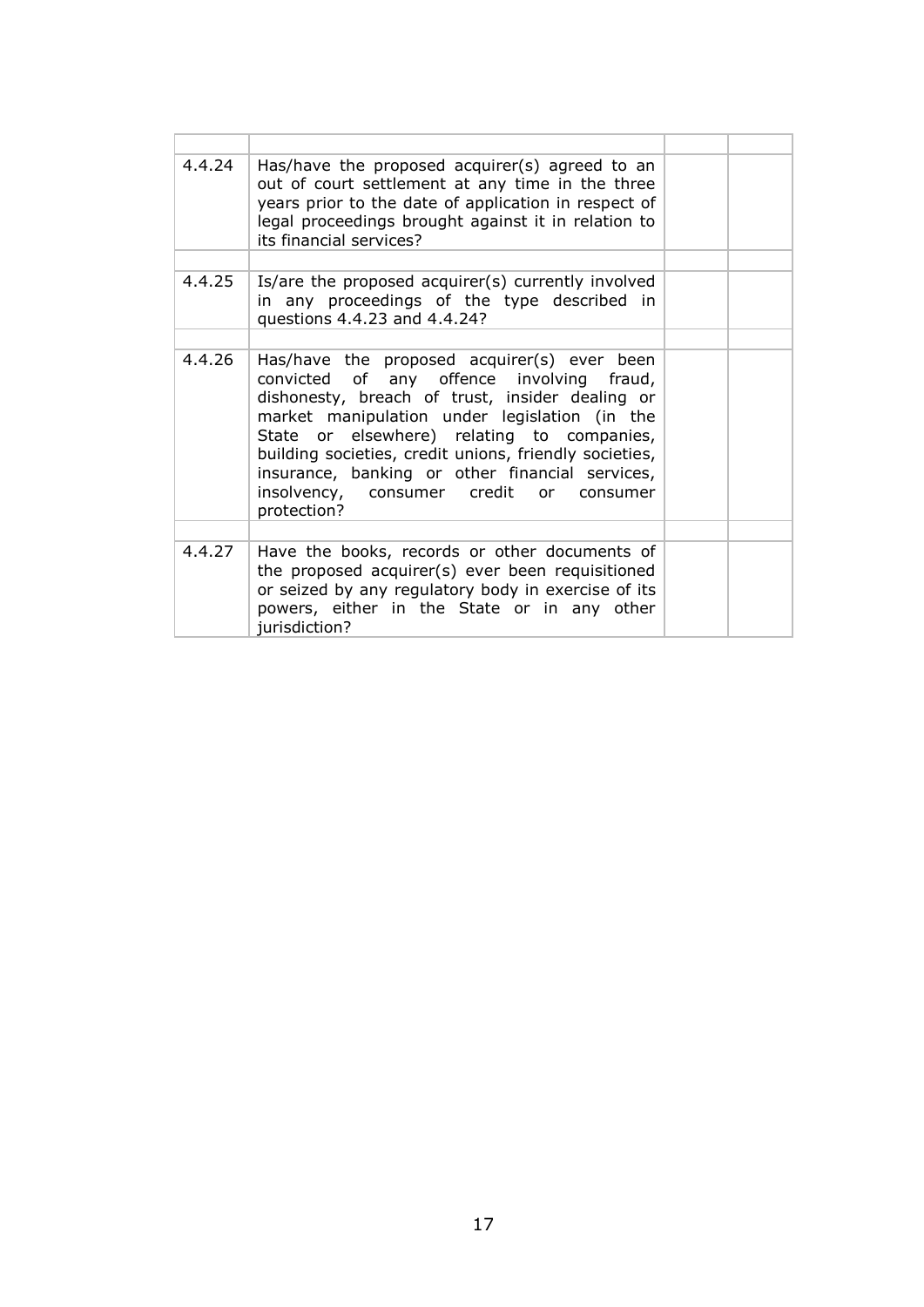## **RATIONALE FOR PROPOSED ACQUISITION**

5.1 Please set out the rationale for the proposed acquisition confirming the period for which the proposed acquirer(s) intend(s) to hold the shareholding(s) after acquisition and setting out if the proposed acquirer(s) has/have any intention to increase or reduce their level of shareholding going forward:

*E.g. strategic investment, portfolio investment, group restructuring etc.*

5.2 Please confirm that a copy of the shareholder's agreement or any similar documentation in respect of the proposed acquisition has been included with the notification:

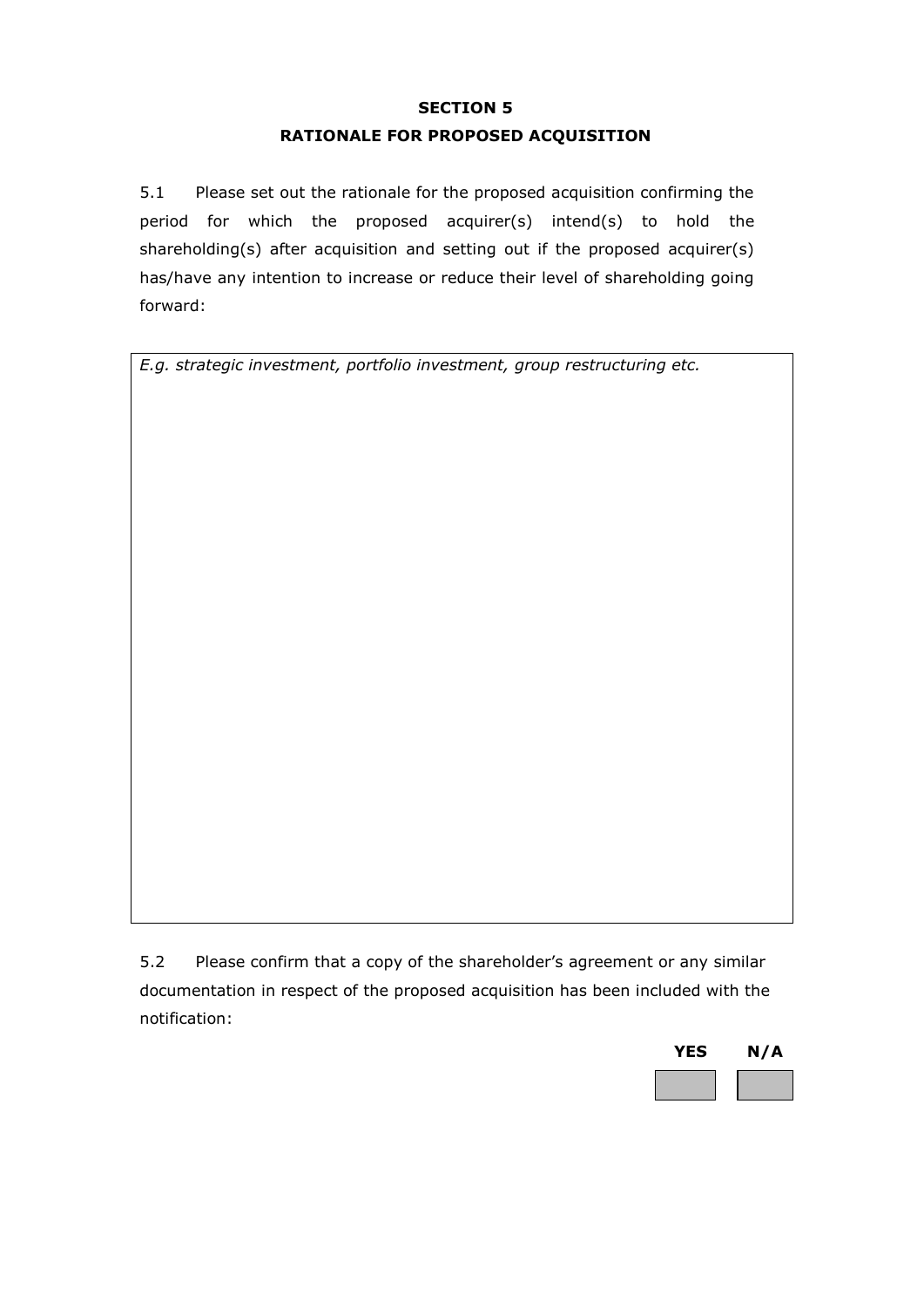#### **IMPACT OF PROPOSED ACQUISITION ON TARGET ENTITY/ ENTITIES**

6.1 The following questions should be answered by entering a tick  $(\checkmark)$  in the appropriate box. **In any case where the response to a question is YES, full details should be given on a separate sheet and referenced to the appropriate question.**

|       |                                                                                                                                                                                                                                                                                                                                                                            | <b>YES</b> | <b>NO</b> |
|-------|----------------------------------------------------------------------------------------------------------------------------------------------------------------------------------------------------------------------------------------------------------------------------------------------------------------------------------------------------------------------------|------------|-----------|
| 6.1.1 | Will the proposed acquisition result in a change of<br>direct parent for the target entity/entities?                                                                                                                                                                                                                                                                       |            |           |
|       |                                                                                                                                                                                                                                                                                                                                                                            |            |           |
| 6.1.2 | Will the proposed acquisition result in a change of<br>ultimate parent for the target entity/entities?                                                                                                                                                                                                                                                                     |            |           |
|       |                                                                                                                                                                                                                                                                                                                                                                            |            |           |
| 6.1.3 | Will the proposed acquisition only result in a change<br>of indirect parent within the same group structure for<br>the target entity/entities?                                                                                                                                                                                                                             |            |           |
|       |                                                                                                                                                                                                                                                                                                                                                                            |            |           |
| 6.1.4 | Will the proposed acquisition have any impact on the<br>target entity/entities other than a change in<br>shareholder(s)?                                                                                                                                                                                                                                                   |            |           |
|       | If YES, please answer the following questions:                                                                                                                                                                                                                                                                                                                             |            |           |
|       |                                                                                                                                                                                                                                                                                                                                                                            |            |           |
| 6.1.5 | Will the proposed acquisition result in a change of<br>name for the target entity/entities? If so please note<br>this requires our prior approval.                                                                                                                                                                                                                         |            |           |
|       |                                                                                                                                                                                                                                                                                                                                                                            |            |           |
| 6.1.6 | Will the proposed acquisition result in a change of<br>address for the target entity/entities?                                                                                                                                                                                                                                                                             |            |           |
|       |                                                                                                                                                                                                                                                                                                                                                                            |            |           |
| 6.1.7 | Will the proposed acquisition result in a change of<br>legal form for the target entity/entities?                                                                                                                                                                                                                                                                          |            |           |
|       |                                                                                                                                                                                                                                                                                                                                                                            |            |           |
| 6.1.8 | Will the proposed acquisition result in any new Board<br>of Director/management appointments for the target<br>entity (entities)? If so, please provide revised<br>organisation chart(s); details of any revisions to the<br>and/or sub-committees of the<br>Board(s)<br>Board<br>together with completed Individual Questionnaires in<br>respect of the/each appointment. |            |           |
|       |                                                                                                                                                                                                                                                                                                                                                                            |            |           |
| 6.1.9 | Will the proposed acquisition result in any other<br>corporate governance; administration; accounting;<br>internal audit; compliance or control changes for the<br>target entity/entities?                                                                                                                                                                                 |            |           |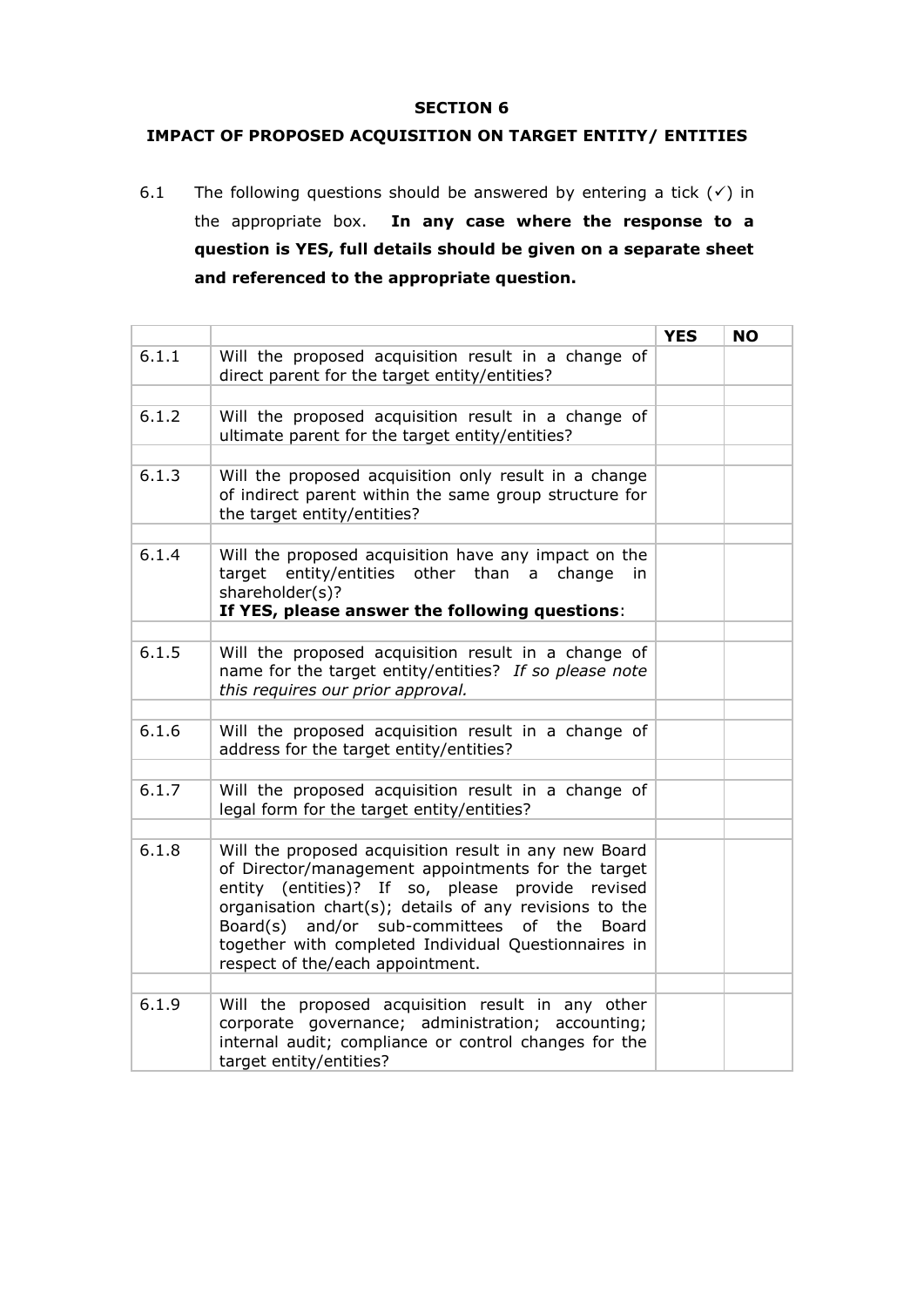|        |                                                                                                                                                                                    | <b>YES</b> | <b>NO</b> |
|--------|------------------------------------------------------------------------------------------------------------------------------------------------------------------------------------|------------|-----------|
| 6.1.10 | Will the proposed acquisition impact on the day-to-<br>day operations of the target entity/entities?                                                                               |            |           |
|        |                                                                                                                                                                                    |            |           |
| 6.1.11 | Will the proposed acquisition require any change in<br>the current authorisation of the proposed target<br>entity/entities? If so please note this requires our<br>prior approval. |            |           |
|        |                                                                                                                                                                                    |            |           |
| 6.1.12 | Will the proposed acquisition impact on the provision<br>any outsourced services to the target<br>of<br>entity/entities?                                                           |            |           |
|        |                                                                                                                                                                                    |            |           |
| 6.1.13 | Will the proposed acquisition impact on the provision<br>any outsourced services by the target<br>of<br>entity/entities?                                                           |            |           |
|        |                                                                                                                                                                                    |            |           |

- 6.2 Where the answer to any question after 6.1.7 is **YES**, a business plan for the target entity/entities must be provided, setting out the proposed direction of the business together with the financial projections for the next three years.
- 6.3 In respect of 6.2 above, confirm that the business plan is sufficiently detailed to make it clear that the proposed acquirer(s) has/have sufficient resources to effectively support the target entity/entities within the requirements of the supervisory regime.
- 6.4 Confirm that sufficient details are provided in respect of any situations or events of which the proposed acquirer(s) is/are aware of which materially impact or may potentially materially impact on the target entity/entities.

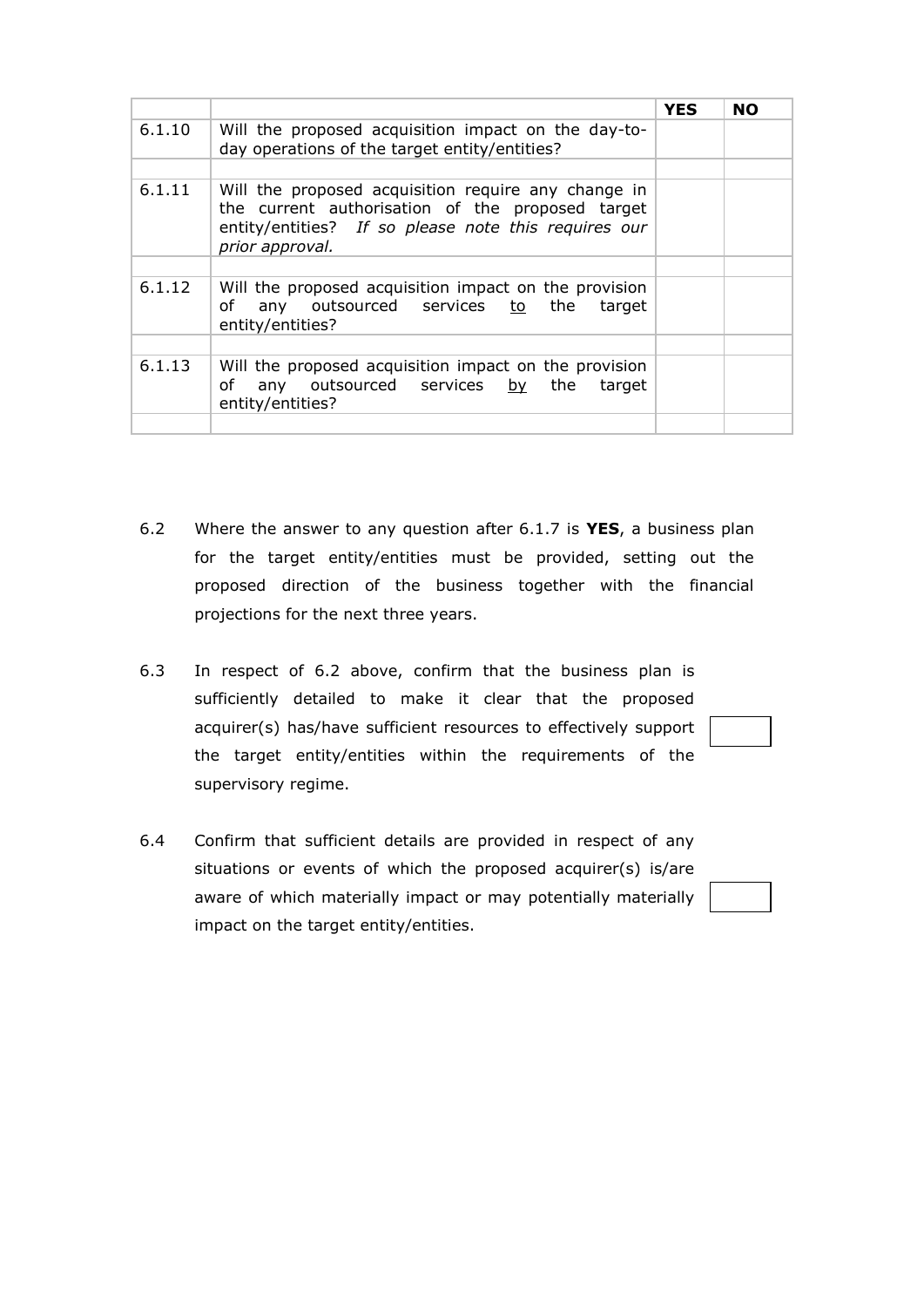#### **HOW THE PROPOSED ACQUISITION WILL BE FINANCED**

7.1 Please provide full details of the cost of the proposed acquisition:

| <b>Cost of Proposed Acquisition</b> |  |  |  |  |  |  |
|-------------------------------------|--|--|--|--|--|--|
|                                     |  |  |  |  |  |  |
|                                     |  |  |  |  |  |  |
|                                     |  |  |  |  |  |  |
|                                     |  |  |  |  |  |  |
|                                     |  |  |  |  |  |  |
|                                     |  |  |  |  |  |  |
|                                     |  |  |  |  |  |  |
|                                     |  |  |  |  |  |  |

7.2 Please confirm how the proposed acquisition is to be financed:

|       | <b>Types of Financing</b>           | <b>YES</b> | <b>NO</b> |
|-------|-------------------------------------|------------|-----------|
| 7.2.1 | <b>Private Capital Resources</b>    |            |           |
| 7.2.2 | <b>Capital Reserves</b>             |            |           |
| 7.2.3 | Issue of Financial Instruments      |            |           |
| 7.2.4 | <b>Borrowed Funds</b>               |            |           |
| 7.2.5 | Sale of Assets                      |            |           |
| 7.2.6 | <b>Other Financial Arrangements</b> |            |           |

7.3 Please provide full details regarding the financing of the proposed acquisition together with the payment arrangements; timeframe and source(s) of finance for same:

| Financing/Payment/Timeframe/Source(s): |  |  |  |  |  |  |
|----------------------------------------|--|--|--|--|--|--|
|                                        |  |  |  |  |  |  |
|                                        |  |  |  |  |  |  |
|                                        |  |  |  |  |  |  |
|                                        |  |  |  |  |  |  |
|                                        |  |  |  |  |  |  |

7.4 Please provide a copy of any relevant documentation to support the information provided above.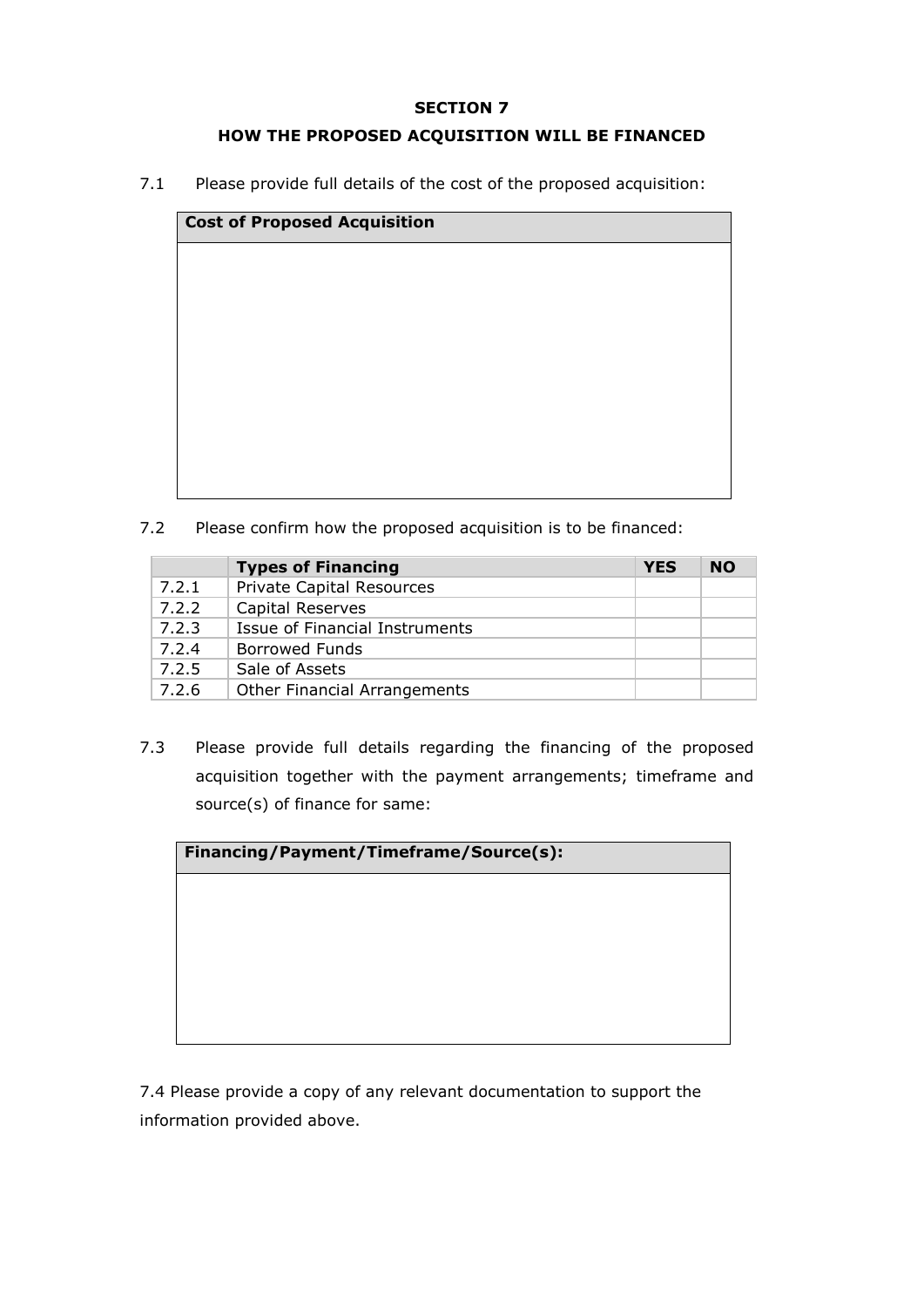## **Appendix 1 DECLARATION**

I/We hereby submit this acquiring transaction notification form, together with the attachments, pursuant to European Communities Life Assurance and Non-Life Insurance Framework Regulations 1994.

I/We warrant that I/we am/are duly authorised by the parties as set out in Section 1.5 of this acquiring transaction notification form to submit this notification form to the Central Bank on (each of) their behalf.

I/We warrant that I/we have truthfully and fully answered the relevant questions in this notification form and disclosed any other information which might reasonably be considered relevant for the purpose of the Central Bank's assessment of the proposed acquisition as set out in this notification.

I/We warrant that I/we will promptly notify the Central Bank of any changes in the information I/we have provided and supply any other relevant information which may come to light in the period during which the proposed acquisition as set out in this notification is being assessed by the Central Bank and, following completion of the proposed acquisition as set out in this notification, will supply documentary evidence confirming completion.

| Dated this | day of | 20 |  |
|------------|--------|----|--|
|            |        |    |  |
| Name:      |        |    |  |
| Signature: |        |    |  |
|            |        |    |  |

| For and on behalf of: |  |  |
|-----------------------|--|--|
|                       |  |  |

*NOTE: It is an offence to knowingly or recklessly provide false or misleading information or make false or misleading statements to the Central Bank in relation to a notification of an acquiring transaction.*